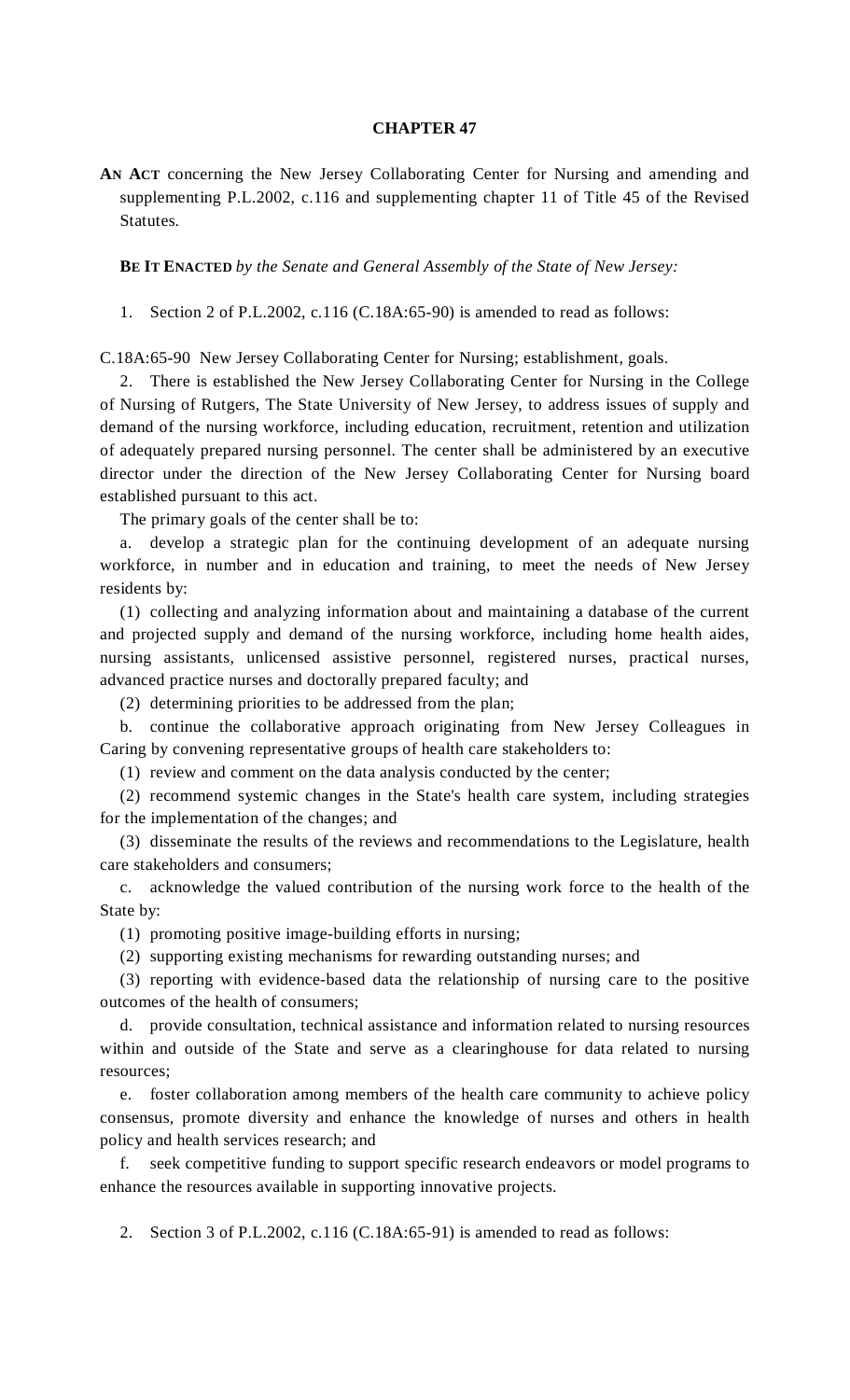C.18A:65-91 Membership of board.

 3. The New Jersey Collaborating Center for Nursing shall be governed by a 17-member board. A majority of the members first appointed to the board shall include nurse representatives from among the members of the New Jersey Colleagues in Caring collaborative.

a. The members shall be appointed as follows:

 (1) four members appointed by the President of the Senate who include: one representative of acute care facilities recommended by the New Jersey Hospital Association; one representative of long-term care facilities recommended by the Health Care Association of New Jersey; one registered professional nurse recommended by the New Jersey State Nurses Association; and one representative of home health care agencies recommended by the Home Care Association of New Jersey;

 (2) four members appointed by the Speaker of the General Assembly who include: one registered professional nurse recommended by the New Jersey State Nurses Association; one registered professional nurse recommended by the Organization of Nurse Executives - New Jersey; one representative of acute care facilities recommended by the New Jersey Council of Teaching Hospitals; and one licensed practical nurse who provides direct patient care; and

 (3) nine members appointed by the Governor who include: one registered professional nurse recommended by the New Jersey State Nurses Association; one registered professional nurse recommended by the New Jersey League for Nursing; one health care facility staff nurse providing direct patient care, who is recommended by an organization that represents such nurses; two consumers of health care; one representative of baccalaureate and higher degree university nursing programs recommended by the Council of Baccalaureate and Higher Degree Programs; one representative of associate degree nursing programs recommended by the Council of Associate Degree programs; one representative of diploma nursing programs recommended by the Association of Diploma Schools of Professional Nursing; and one representative of practical nursing programs recommended by the Practical Nurses Educator's Council of New Jersey.

b. The term of office of each member shall be three years**.**

 A member shall hold office for the term of his appointment and until his successor has been appointed and qualified. All vacancies shall be filled for the balance of the unexpired term in the same manner as the original appointment. A member of the board is eligible for reappointment, but no member shall serve for more than two consecutive terms.

 c. The board shall meet at least quarterly and shall meet as soon as practical following the appointment of its members to choose, from among the members and by a majority vote of the members, a chairperson and such other officers as it deems appropriate. The chairperson and other officers shall serve in their elected office for a term of two years and may not succeed themselves in office.

 d. Members shall serve without compensation but shall be reimbursed for the reasonable travel and other out-of-pocket expenses incurred in the performance of their duties in a manner consistent with the policies and procedures of Rutgers, The State University of New Jersey.

3. Section 4 of P.L.2002, c.116 (C.18A:65-92) is amended to read as follows:

C.18A:65-92 Duties of board.

- 4. The board shall:
- a. determine global policies for the center;